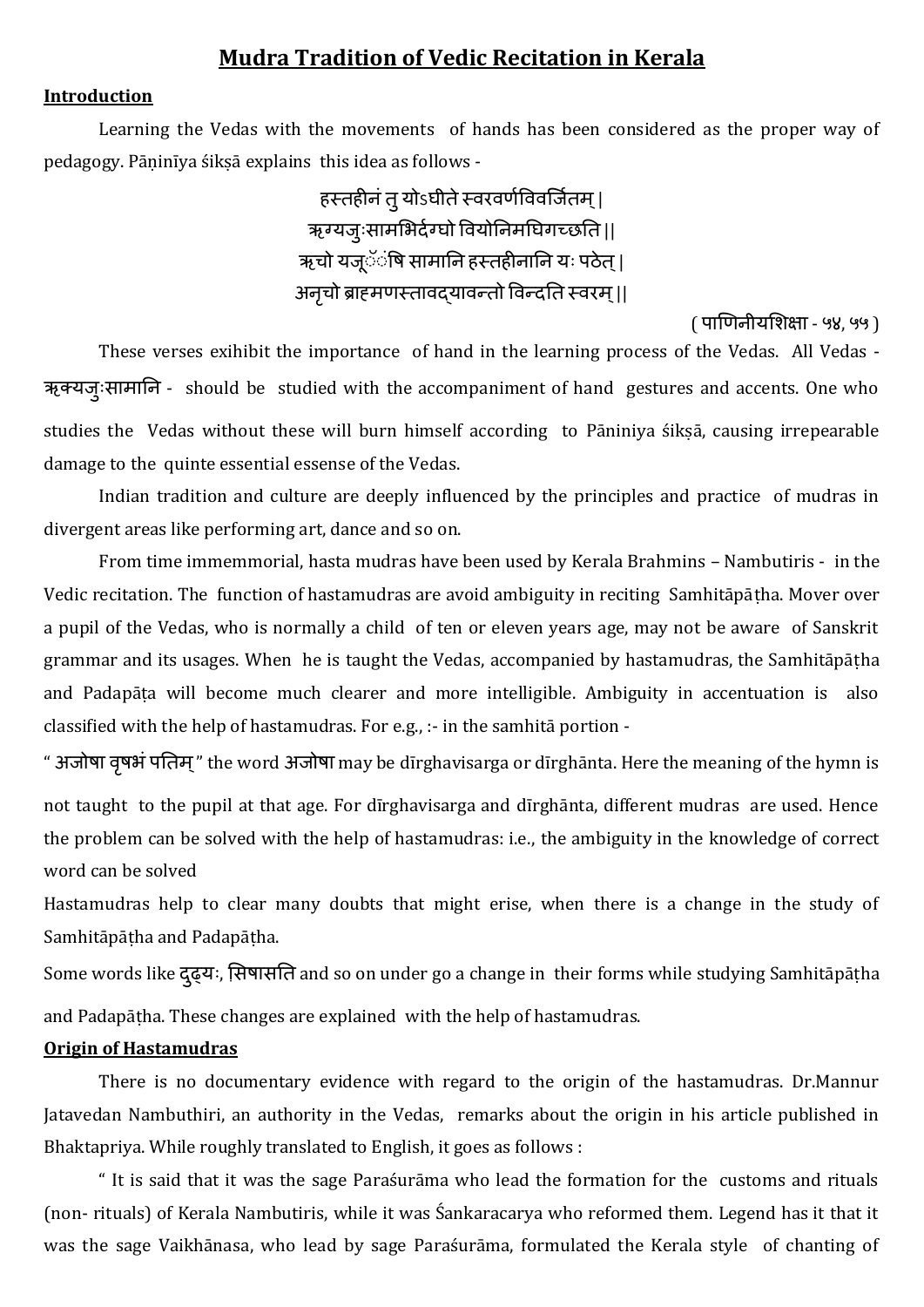Japasvara and Matrāsvara in udātta and anudātta accents.

Prof.Frits Staal opies about the origin of hastamudra -

" A Nambuthiri tradition ascribes their invention to Rāvaṇa. Nothing is known of their history, however,

and it is uncertain whether Vedic mudras are older than any of others."

Sri.P.M.Damodaran Nambutirippad in his book Vedavikrtivivaranam, quotes from the text Madhuśikṣā of Madhusūdanasūri, thus -

# भगवान् संहितां प्राह पदपाठं त् रावणः |

# बाभ्रव्यऋषिः क्रमं प्राह, जटां व्यालिरवोचत ||

In this verse, the authorities of Samhitā and other Vedavikṛtis like kramam, jaṭā etc., are illustrated. Here padapātha is attributed to Rāvana. In the commentary of the same verse Sri.P.M.Damodaran Nambutirippad says that the hastamudra tradition is also explained by Rāvaṇa.

The views of all these scholars help us to conclude that – Rāvaṇa's authority of padapāṭha confirms the legend that Rāvana is the authority of hastamudras. Because in the Rgveda tradition of Kerala, hastamudras represent padapāṭha, not samhitāpāṭha.

### **Hastamudras – A General View :-**

Three systems of Vedic recitations are prevelant in Kerala -

- 1. Śākala recension of Rgyeda.
- 2. Taittarīya recension of Kṛṣnayajurveda.
- 3. Jaiminīya recension of Sāmaveda.

Among these three systems, Rgyedic recitation of Keral has occupied a well-established methadology of hastamudras. In Rgveda, hastamudras are used to represent sounds, accents and lengthening of syllables. Yajurveda chanting accepted the mudras of Rgveda to a great extend, or Yajurvedins accepted only some features of hastamudras of Rgveda to recite and to teach. Aaprt from these two systems of chanting, Sāmaveda uses hand gestures or movements to represent accents and their mātras. In the Sāmaveda chanting the forearm is fully made use of .

The Tamil Brahmins of Koduntarappilli village in Palakkad District in Kerala state have a distinct style of Jaiminīya Sāma chanting, though basically rooted in Tamil culture. I have there fore included in my presentation, various aspects of this style also.

### **Hastamudras in Ṛgveda**

According to Dr. Mannur Jatavedan Nambuthiri, there are about 30 types of hastamudras in Rgveda. In Rgveda tradition, some mudras are named based on the mantras of the syllables – For e.g. :-

# ह्रस्वमुद्रा*,* र्ीघमण ुद्रा |

While others are pronunciation-related or named based on the place of articulation, such as - ओष्ठ्यमुद्रा,

मूर्न्ण यमुद्रा | Some are named after the letter itself – such as - आकारमुद्रा, नकारमुद्रा |

I have tried to put in order these Mudras on the basis of order of syllables.

Staal has given a detailed description of the hastamudras as Ṛgveda in his *AGNI*, which is as follows-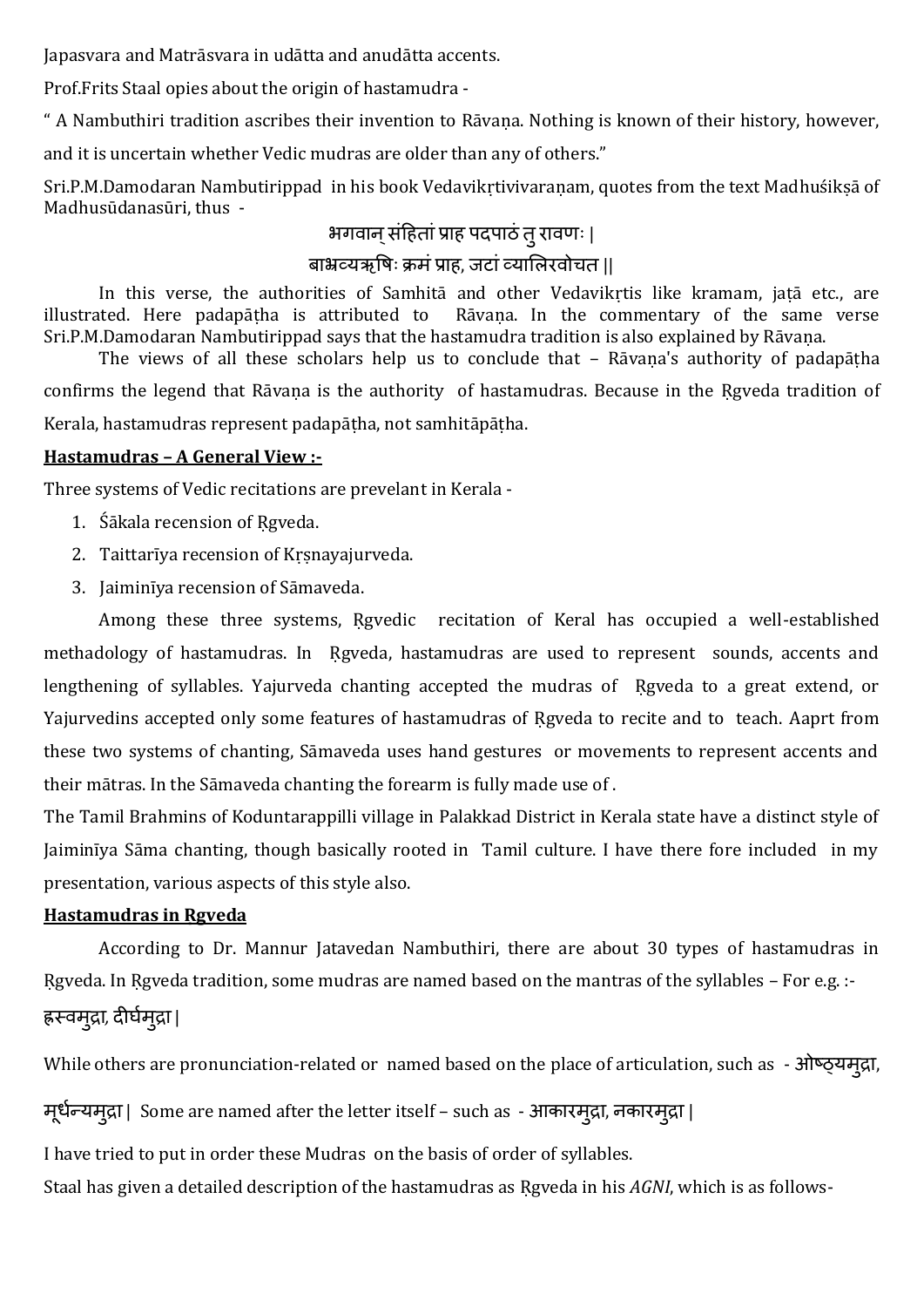#### **LIST OF ṚGVEDA MUDRAS**

*1*.*Hrasvamudrā* : Mudra for short (*hrasva* ) syllables.

All fingers are extended in all joints and all fingers except the thumb are in apposition with each other. EXAMPLES : Devāyá, asāvi, gāyata.

The position of the hand is supine, i.e., with the palm up, for sarvānudātta ( a sequence of anudatta accents, e.g., gāyata), and prone, i.e., with the palm down, for pracaya (e.g., asāvi). There are ten exceptions, viz., case where the syllable is short but where other mudras are used: *mūrdhanya, ghoṣa, dīrghavisarga, udātta, tithi, si, ukāra, svarapūrvakatakāra, hrasvavisarga and prathamānta.*

This is *hamsapaksa* in Kathakali.

*2.Ākāramudrā* : Mudra for all syllabes ending in *ā*. The ring finger is flexed at the metacarpophalangeal joint. All other joints are extended. Hand is in pronation.

EXAMPLES : ā, vṛṣā, manasā.

This is *patāka* in Kathakali.

*3.Tālavyadīrghamudrā* : Mudra for long, palatal ( *tālavya* ) vowels, viz., ī and ē, unless they follow retrofelx consonants ( viz., *ṭa, ṭha, ḍa, ḍha,ṇa, ṣa, ḷa*).

Ring, middle and index fingers are flexed at metacarpophalangeal and first interphalangeal joints; thumb rests on the outer surface of the middle phalanx of the index finger. The little finger is extended in all joints.

EXAMPLES : havāmahē, dadhatī, urvī, ārē .

This is *bāṇa* in Kathakali.

*4.Aikāramudrā* : Mudra for *ai*.

Same as tālavyadirghamudra, but with rotating movement of the tip of the little finger.

EXAMPLES : etavai, yajadhyai.

*5.Oṣṭhyadīrghamudrā* : Mudra for long, labial ( *oṣṭhya* ) vowels, viz., ū, ō, and au.

Same as ukāramudra, but the little finger is also in apposition with the others.

EXAMPLES : vasū, vasō, indo, ubhau.

This is *mukuḷa* in Kathakali.

*6.Ukāramudrā* : Mudra for syllabels ending in *-u.*

Ring, middle and index fingers flexed at metacarpophaangeal joints and kept in apposition ; tip of the thumb rests upon the inner surface of the tip of the index finger. All other joints are extended. Hand is in pronation.

EXAMPLE : kṛṇu, vidu, vīḷu, apsu, suṣṭhu ( RV 8.22.18 ).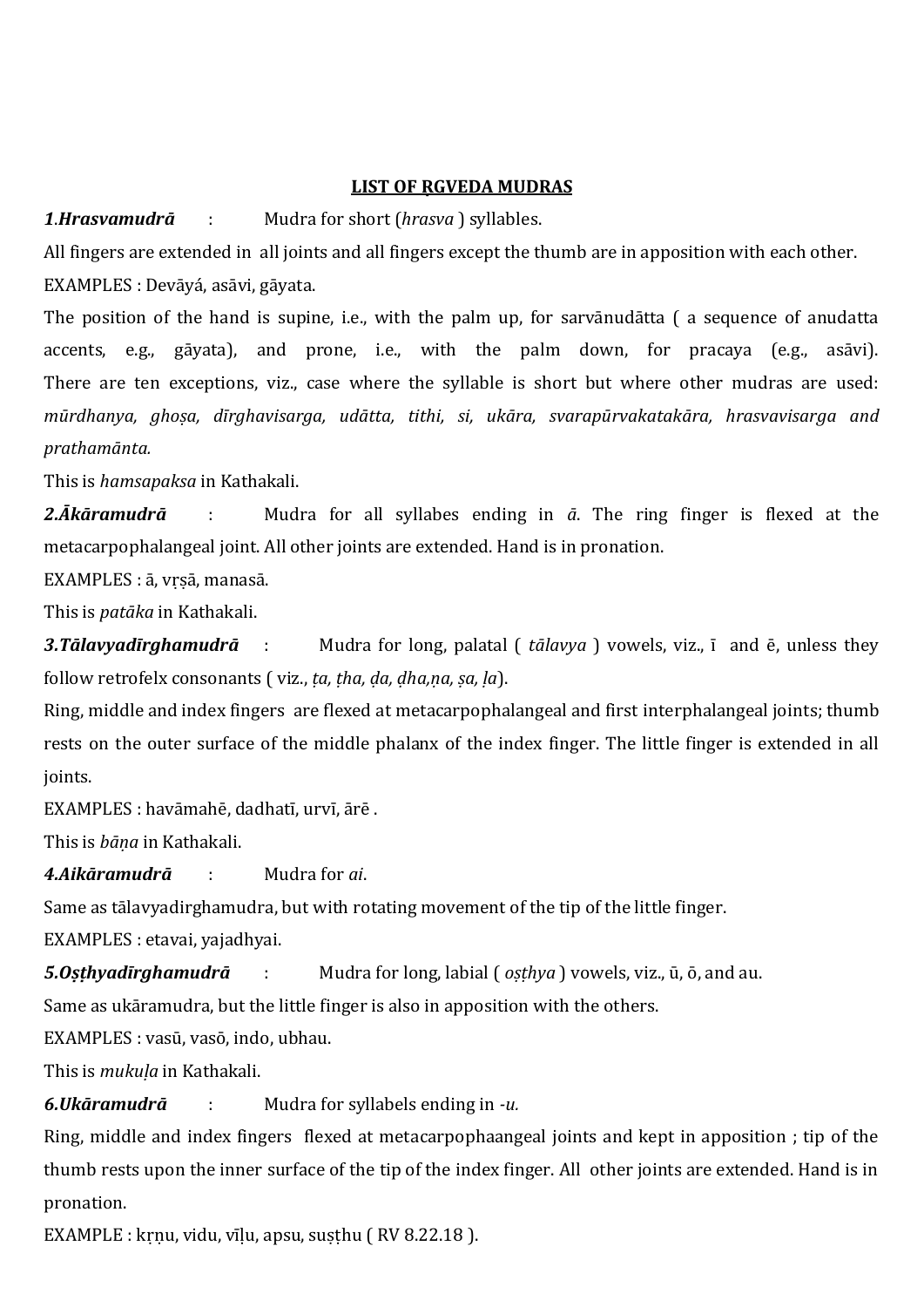This is *kartarīmukha* in Kathakali.

*7.Anusvāramudrā* : Mudra for short anusvāra.

Ring, middle and index fingers flexed at metacarpophalangeal and first interphalangeal joints, extended at last interphalangeal joints. Thumb rests on the outer durface of the middle phalanges of the middle and index fingers. Little finger is extended at the metacarpophalangeal, and flexed at all other joints. Hand is in semipronaton.

EXAMPLES : tam, devam, agnim, purohitam, vibhum (RV 6.15.8 ).

This is *muṣṭi* in Kathakali.

*8.Dīrghānusvāaramudrā* : Mudra for long anusvāra.

Anusvāramudra in pron position.

EXAMPLES : nāsatyābhyām, gacchatām, urvīm.

9.Hrasvavisargamudra : Mudra for short syllables ending in visarga.

Tip of the index and thumb are kept in apposition, forming a ring that is opened at the sounding of the visarga.

EXAMPLES : saḥ, agniḥ, divaḥ, viprebhiḥ.

This is *mudrākhya* in Kathakali.

*10.Dīrghavisargamudrā* : Mudra for long ( *dīrgha)* syllables ending in visarga ( *ḥ* ), and for syllables ending in *-na* and *-ni*. Little, ring, and middle fingers flexed at metacarpophalangeal and first interphalangeal joints, while the thumb rest on the outer surface of the middle phalanx of the ring and middle fingers. Hand is in pronation, except for sarvānudātta, where it is in supination.

EXAMPLES : devāḥ, tayoḥ,bahvīḥ, devīḥ, ratnāni, ahani, dhattana.

If the visarga is preceded by *ai* or *au*, the index finger is moved slightly up and down.

EXAMPLES : devaiḥ, gauḥ.

This is *sūcimukha* in Kadhakali.

*11.Prathamāntamudrā* : Mudra for syllables ending in "first" ( *prathama*) consonants, viz., *-k* and *-t*, or ending in *-t* immediately preceded by *r*. Same as *ākāramudra* , but with the tip of the thumb touching the root of the ring finger.

EXAMPLES : samrāṭ, viṭ, arvāk, baṭ, avart ( RV 7.59.4 ).

*12.Ghoṣamudrā* : Mudra for unaspirated consonants with voice ( *ghoṣa* ), viz., *gha, jha, ḍha, dha, bha* and *ha.*

All joints extended except metacarpophalangeal joints of little, ring and middle fingers, which are flexed. Hand in semipronation.

EXAMPLES : gha, adhi, tastambha, abhi, nahi.

This mudra is also used when the padapātha is aspirated, though the samhitāpatha is unaspirated, e.g., dakṣat, padapāṭha : dhakṣat ; jugukṣataḥ ( RV 8.31.7 ), padapāṭha : jughukṣataḥ.

*13.Svarapūrvaka-takāramdrā*: Mudra for syllables ending in *-t* ( *takāra* ) preceded by a vowel ( svara ). Index finger flexed at the metacarpophalangeal joint ; tips of index and thumb kept in apposition. Al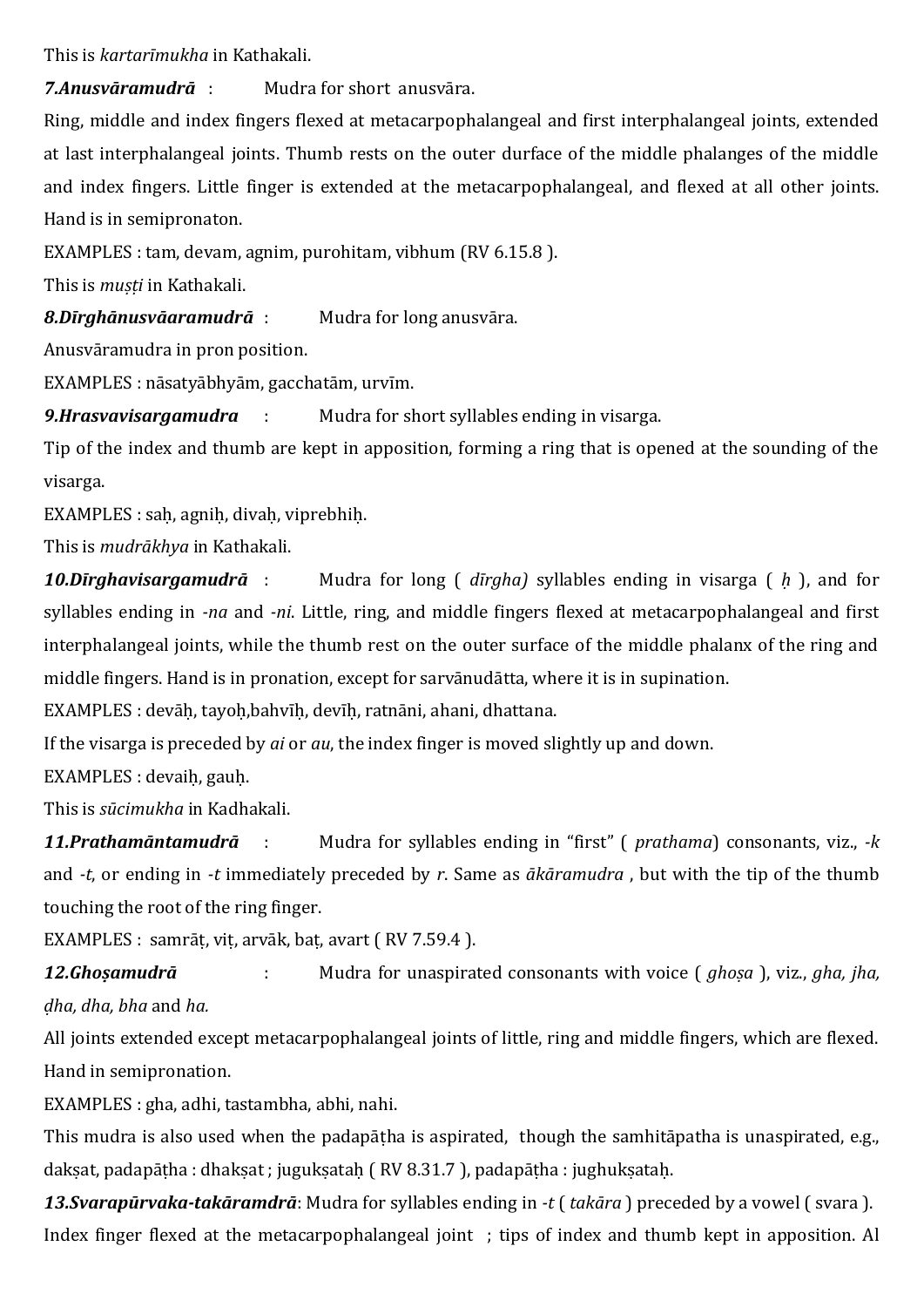other joints extended.

EXAMPLES : āt, tat, yat.

If the preceding vowel is short, the hand is in supination, e.g., tat, yat.

If the preceding vowel is long, the hand is in pronation, e.g., āt.

*15.Mūrdhanyamudrā* : Mudra for retroflex ( *mūrdhanya* ) consonants, viz., *ta, ṭha, ḍa, ḍha, ṇa, ṣa* and *ḷa* followed by short vowel or *e*. Ring finger flexed at metacarpophalangeal joint and first interphalangeal joint, extended at last interphalangeal joint; all other fingers extended and separated from each other. Hand in supination.

EXAMPLES : pṛṇa, rakṣa, trīṇi, aiḷa ( RV 10.95.18-1 ), kāne ( RV 10.155.1 ), vikaṭe ( RV 10.155.1 ) papṛkṣe, īḷe.

The same mudra is used for syllables ending sya or sya, unless they are accented with svarita, e.g., uruṣyá, kṛṇuṣva

For syllables ending in *ṣya* or *ṣva* and marked with svarita, the hrasvamudra is used, e.g., amuṣyá.

*16.Tithimudrā or timudrā*: Mudra for syllables ending i *-ti* and *-thi.* Ring and middle fingers kept in appositin, flexed at the metacarpophalangeal joints andextended at other joints ; tip of the thumb resting on the tip of the ring and middle fingers at their inner surface. Other fingers are extended. EXAMPLES : iti, patanti, pathi.

This is *mṛgaśīrṣa* in Kathakali.

*17.Udāttamudrā* : mudra for sillables with udātta accent. Thumb extended, all other fingers at metacarpophalangeal and first interphalangeal while the last interphalangeal joints are kept extended. Hand in supination.

EXAMPLES : ūta, vi, adya, pra.

*16.Nakāramudrā* : Mudra for *n.*

Index finger flexed at meacarpophalangeal joint with distal phalanx of the thumb resting on the outer surface of the first phalanx of the index. All other fingers extended.

EXAMPLES : mahān, kavīn, arhan, devān.

*17.Ṅakāramudrā* : Mudra for ṅ and ṇ.

Middle finger flexed at metacapophlangeal joint, the tip of the thumb touching its first interphalangeal joint at its inner surface.

EXAMPLES : pratyaṅ, aksan (vantah, RV 10.9.7)

*20.Akārasūcakamudrā* : Mudra for initial *a* in doubtful situations. Same as *dīrghavisargamudrā* for *ai* and *au*, with the index finger moving up and down ( viz., *aikāravisargamudra* ).

EXAMPLES : gopamāguh (RV 10.61.10) with padapātha : gopam / ā / ahuh /, not gopam / ā / guh /

vidharmanāyatraih (RV 10.46.6) with padapātha : vidharmanā / ayantriah /, not vidharmanā / yantraih /

utāhah (RV 10.137.1) with padapātha : uta / āgah /, not uta / agah / or uta / gah /

This mudra is also used in order to distinguish some other cases where the sandhi is similarly doubtful :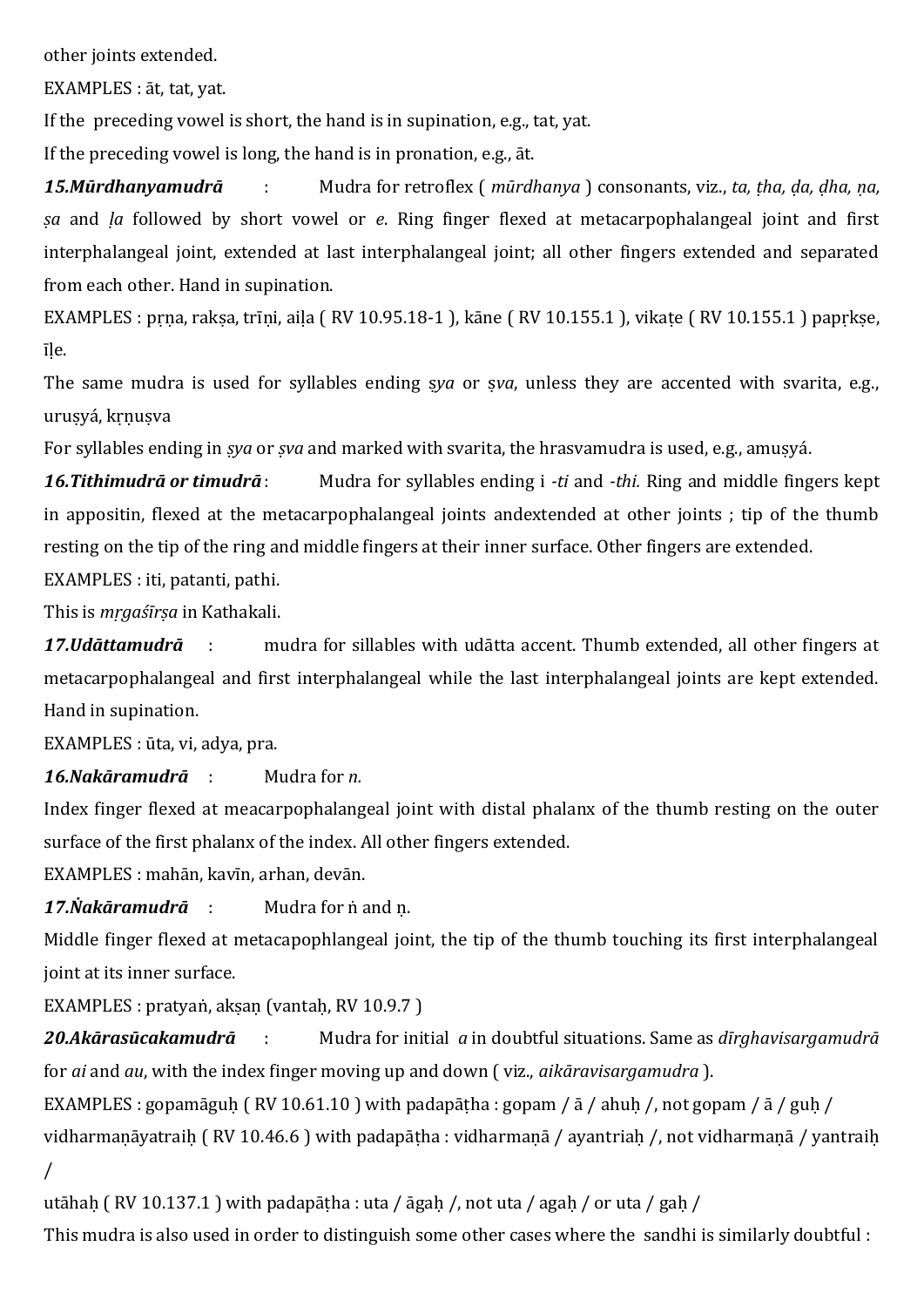naijan ( RV 1.63.1 ), padapāṭha : na / aijan /, not na / ejan /

apauhat ( RV 10.61.5 ), padapāṭha : apa / auhat /, not ohat /

usasām ivetayah (RV 10.91.4 ), padapātha : usasām iva / etayah /, but not usasām iva / itayah /, or / ītayaḥ /

yathohise (RV 8.5.3), padapātha : yathā / ohise /. The expected from in the samhitā is yathauhise, since yathohiṣe would correspond to yathā / uhiṣe /, or ūhiṣe /

# **21.Mudra for repha,** *vikāra, prakṛti* **and** *utpatti.*

Same as *svarapūrvakatakāramudra*, but with a "pin-rolling" movement between the tips of the thumb and index finger.

EXAMPLES : *repha* : punaḥ, padapāṭha : punar iti /

antaḥ, padapāṭha : antar iti /

*vikāra* : dūḍhyaḥ ( RV 10.44.7 ), padapāṭha : duḥ'dḥyaḥ //

vṛṣapāṇāsaḥ ( RV 1.139.6 ), padapāṭha : vṛṣa'pānāsaḥ /

sisāsati (RV 1.133.7, etc.), padapātha : sisāsati /

*prakṛti* : inital *gh, d, dh, n, r, ś* or *s* may be due to sandhi or may be original :

srug ghrtavatī (RV 6.11.5), padapātha : sruk / ghrtavatī /, not / hrtavatī /

udyām, padapāṭha : ut / dyām /, not / yām /

tasminnṛmṇam ( RV 1.80.15 ), padapāṭha : nṛmṇam, not ṛmṇam

arusī rathe ( RV 1.14.12 ), padapāṭha : rathe, not athe

madhvaḥ ścotani ( RV 4.50.3 ), padapāt.ha : ścotanti, not cotanti

mahaddhanam, padapāṭha : mahat / dhanam, not : hanam

*utpatti* : when a sound is added in the padapāṭha :

cit kambhanena ( RV 10.11.5 ), padapāt.ha : cit / skambhanena

*22.Vikāraniṣedhamudrā* : mudra used when an expected modification following a modification from retroflex to dental as marked by *vikāramudra* does not take place.<sup>1</sup>

Same as mūrdhanyamudra, but intex finger moves slightly up and down.

EXAMPLES : pranesat (RV 2.20.3), padapāt.ha : nesat, not nesat.

Similarly, parisicyamānah (RV 9.68.10).

This mudra is also used for pragṛhya words when the final vowel is not subject to sandhi, e.g., indrāgnī, asme.

23.**Hrasvīkaraṇamudr***ā* : Mudra for shortening ( hrasvīkaraṇam ) in the padapāṭha. Same as tālavyadīrghamudrā, but the hand makes a tilting movement in semipronated position.

EXAMPLES : vāvṛdhāte (RV 7.7.5, etc. ), padapāṭha : vavṛdhāte.

This mudra is also used when a consonant is silent in the padapāṭha, e.g., puruścandra, padapāṭha : purucandra.

24.**Ūṃ-itimudr***ā* : mudra for ūṃ iti in the padapāṭha.

 $\overline{a}$ 1 Note that on the traditional view there is a modification (vikāra ) from retroflex to dental, not the reverse.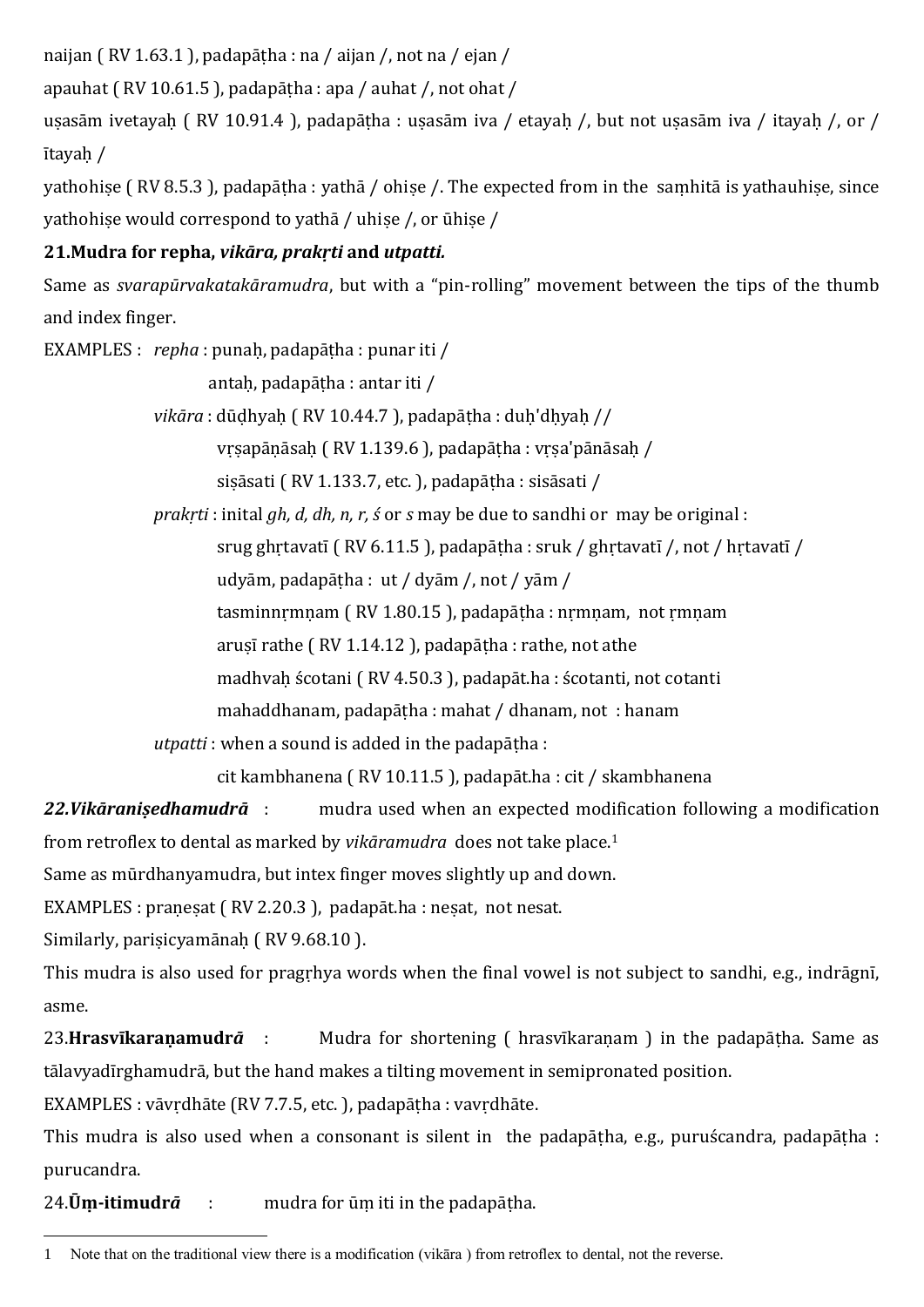The index finger is flexed at the first interphalangeal joint, its tip resting on the phalanx of the middle finger. The middle and ring fingers are slightly bent, the thumb and little finger extended.

25.Avagrahamudra : mudra for separation ( avagraha) in the padapāṭha of a compound word in the saṃhitā.

Same as tālavyadīrghamudra, but the hand is kept in different positions :

a. If the first member of the compound ends in a short vowel accented udātta, anudātta or pracaya, the hand is semipronated, e.g., pra-śāstaye, sūra-patni (RV 10.86.8), aghora- caksuh (RV 10.85.44).

b. If the first member of the compound ends in a short vowel accented svarita, the hand is pronated, e.g., gārha-patyāya ( RV 10.85.27, 36 ).

c. If the first member of the compound ends in visarga, dirghavisargamudra is used, e.g., puro-hitam, āśīrvantaḥ ( RV 1.23.1 ).

d. If the first member of the compound ends in a long syllable and the second member in iva, the mudra for the final of the first member is used.

EXAMPLES : apasā-iva (RV 6.67.3 ; 10.106.1), akāramudra is used; bhagam-iva ( RV 1.141.6 ), anusvāramudra is used; rasmīn-iva ( RV 1.141.11 ; 8.35.21 ), nakāramudra is used.

In a few cases the mudra for the final of the first member is used, even though it is not long and the second member is not iva :

patilokam ( RV 10.85.43 ), tithimudra is used;

kuvit-sasya ( RV 6.45.24 ), svarapūrvakatakāramudra is used.

*25.Simudrā* : Mudra for syllables ending in *-si, -sī, -se, -sya* and *-sva.* 

Finger flexed at metacarpophalangeal and first interphalangeal joints ; thumb rest upon the distal half of the index finger at its outer surface. All other joints are extended.

Examples : asi, atasi ( RV 1.30.4 ), devasya, pavasya, navīyasī, sahase. If sya constitutes a single word, it is shown by *hrasvamudrā,* e.g., vi ṣya grathitaṃ ( padapāṭha : vi / sya/ grathitam, RV 9.97.18 ). This is *bhramara* in Kathakali.

# **Hastamudras in Yajurveda**

In Kerala, Taittariya Śākhā of KṛṣṇaYajurveda is prevalant. Apart from Ṛgveda tradition, Yajurvervedins did not use hastamudras in its deep level. They use only some features of Rgveda mudras. While Rgvedins use the mudras in their traditional worshiping systems like, vāramirikkal, jaṭā, rathā and in educational workshops like trīṇi, trisandhā and so on, Yajurvedins gave less importance in using mudras on their worshiping systems and educational workshops. The mudras used by Yajurvedins are enlisted as follows:

akāramudrā, ākāramudrā, ikāramudrā, īkāramudrā, ukāramudrā, ūkāramudrā, ekāramudrā, aikāramudrā, okāramudrā, aukāramudrā, and anusvāramudrā. They also use mudras to represent some syllables like *k, ḷ, n, ņ* andso on.

According to Yajurveda tradition using mudras for chanting Vedas is dicrease the level of exellence and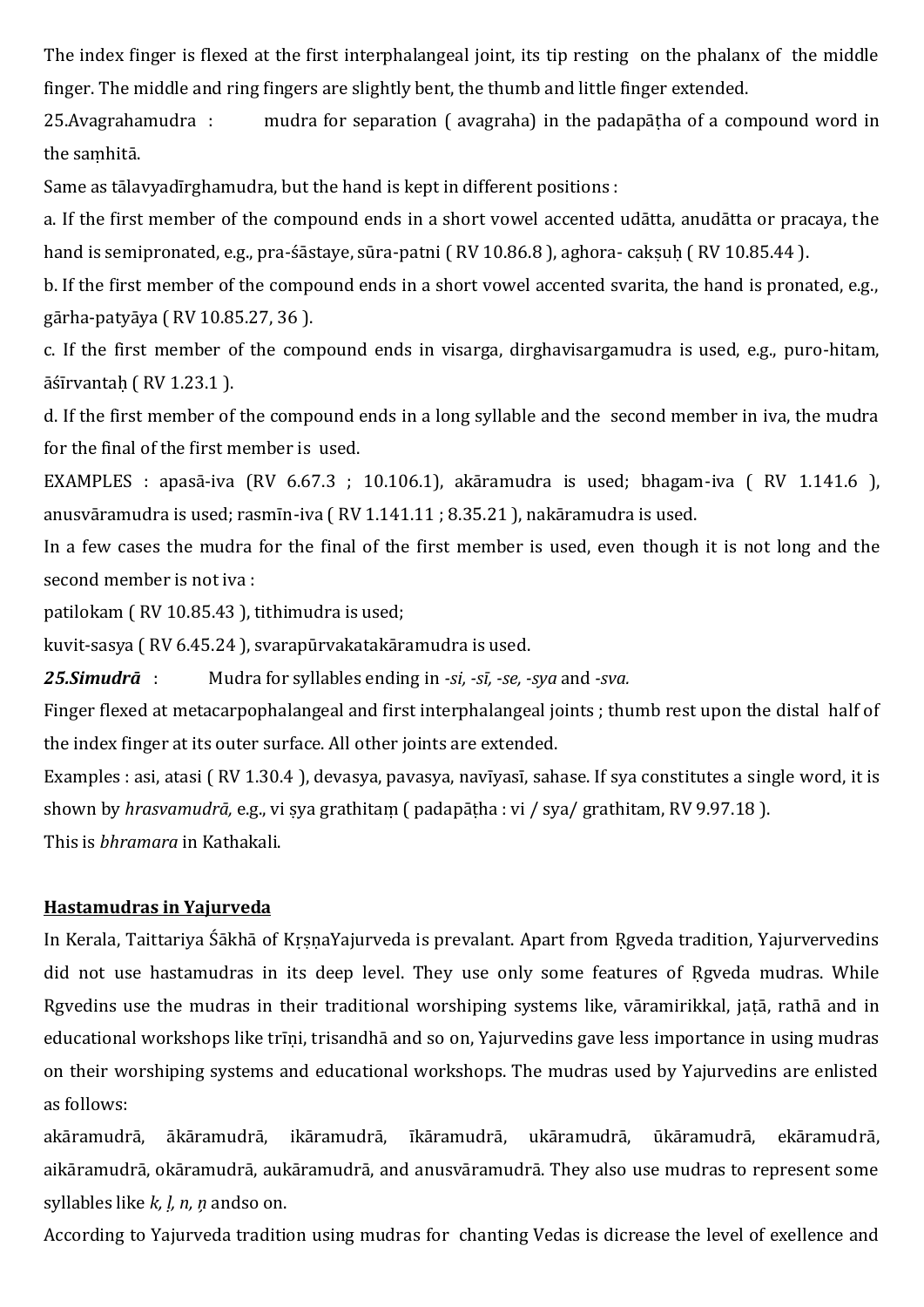talent of the chanter.

#### **Mudras in Sāmaveda tradition of Kerala**

Frits Staal describes in his book *Agni* about the Sāmaveda mudras in Kerala chanting system. He quotes Wayne Howard, who have done a detailed study on Samaveda tradition of Kerala in his book *Sāmaveda Chanting*. Staal clearly states the importance of svaras in the Samavedic usage of mudras. The sparing usages of mudras stress on the accents pronounced by the chanter. With this paper the photographs of Samaveda mudras are attached. They use malayalam terms like *malarti, matakki, malarti matakki, upari , madhyam* and so on.

#### **Mudras in Koduntarappilli Sāmaveda tradition:**

In Koduntarappilli village of Palakkad district, revives a unique tradition of Jaiminīya Sāmaveda chanting of Tamil culture. Jaiminīya Sāma which is also known as Talavakāra śākhā, is itself deserves a uniqueness in nature. In Kerala, now the tradition of Jaiminīya sāma is gradually declining. But the scholars of Koduntarappilli village are more or less interesed in the preservation of the Vedic chanting system of a unique method. According to the tradition, they follow the rules explained by Sabhapati. This idea is illustrated in the following verse:

स्वर्यपाणिक्रियातन्त्रं धारणं नाम लक्षणम् |

# साम्ना बह्भ्य आदाय विदधाति सभापतिः ||

The authoritative text of Talavakāra śākhā is *Dharaṇam* . The text explains sixteen svaras with the movements of hands. So in each and every chanting of Sāma, they can use these svaras with the movements of hands. More over the student of Sāmaveda may use the notations of these sixteen svaras. The peculiar thing is that the svaras are illustrated with the hand movements. This method of learning will help to study the unique accents of Sāma chanting to a great extend. The seventeen svaras are as follows:

āvartam (6 mātras), utthānam (7 mātras), udgamam (3 mātras), yānam (ekamātrā), avaroham, anvangulyam, kṣepaṇam, marśanam, plasvaram, phasvaram, nasvaram, daṇḍākāram, mardanam, trasvaram, nasvaram, ekāṅgulīyamarśnam, and krustam. These svaras are studied with the different movements of hand and fingers are touched in different ways for various svaras. Here daṇḍākāram is not considered as a svara for ṛk part of the chanting. So it can be considered as there are only sixteen svaras.

#### **Conclusion**

The existing style of hastamudras in Kerala tradition of Vedic chanting is a unique mode of teaching learning process. In the ritualistic and worshiping tradition of Vedic cult, hastamudras may not be off much significance, though it plays a pivotal role in the teaching and learning of the Vedas. In the past or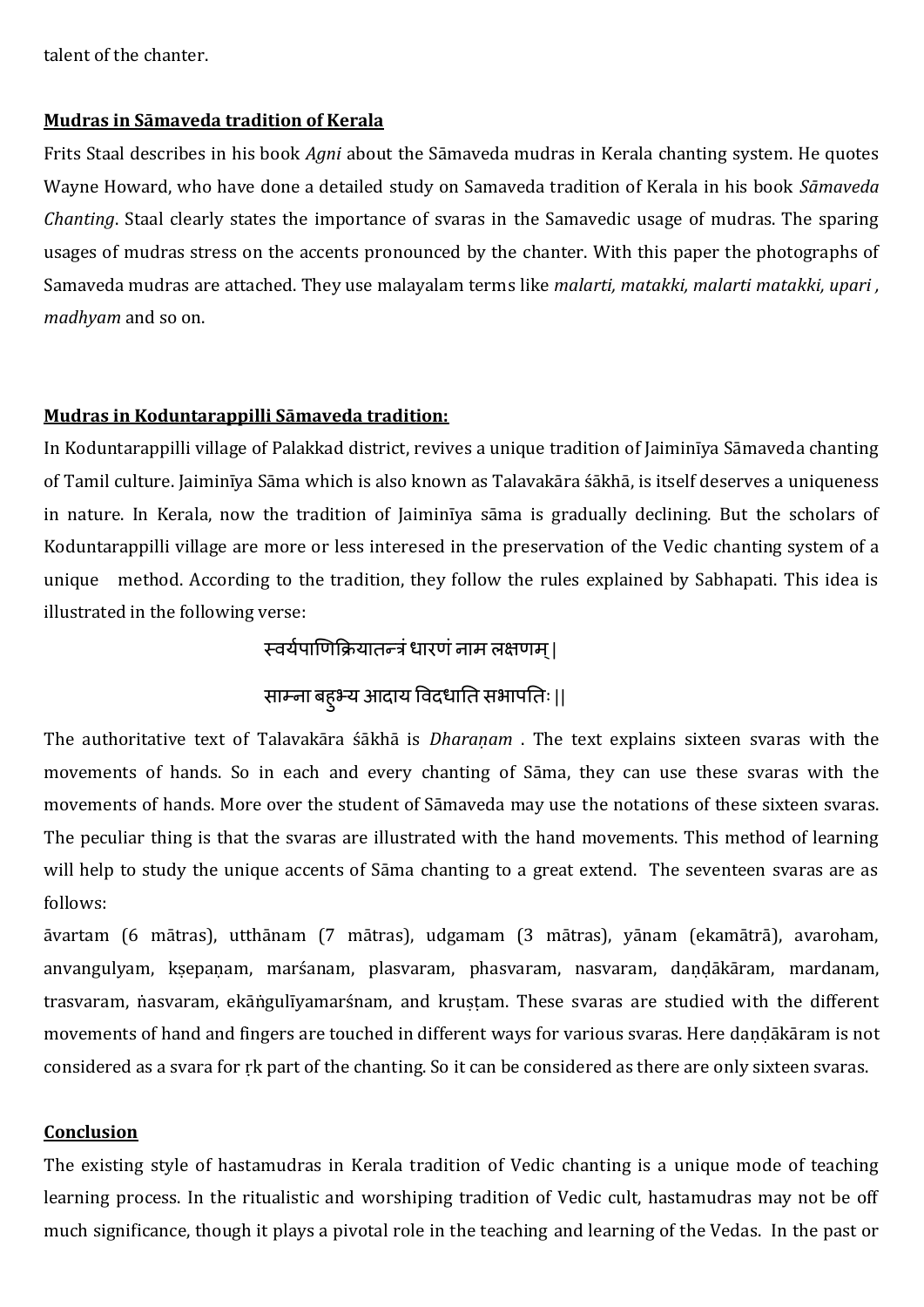present, not much importance is given to teach the Vedas with their meaning. There have been various types of Vedavikṛtis prevelant in India, that laid stress on byhearting and memory power. There were eight vikṛtis such, jaṭā, mātā, śikhā, rathā, each having its importance depending on the places. Like Tamilnadu, Karnataka, Kerala.

Apart from these methods of learning, the hastamudras are a different entity. They reveal the artistic and creative mind of our ancestors to a great extend. Later on, the performing art forms of Kerla are exploited the posibilities of body language in its deep sense. Mudrābhinaya has great importance in Kerala art forms. Not where elese in India can see mudrābhinaya beeing given such a pride of place as in Kerala. For e.g., - Kūtiyāttam and Kathalali.

There are no obvious connection between Vaidika mudras which represent sounds and accents, and abhinaya mudras which represent idea as a hole. The tradition of hastamudras which has flourished in Kerala influenced the divergent areas like theatre art, iconography and gave shape to several systematic forms of performance in later years. From a study of this, it is evident that there is a thread connecting the Vedic cult and various artistic forms of Kerala.

Parvathy. K.P. [parvathysaju@gmail.com](mailto:parvathysaju@gmail.com) Assistant Professor, 2008 and 2012 12:3373 and 2014 2019 2014 2025 373 VTB College, Mannampatta, Palakkad.

### **Bibliography**

#### *Books*

1. Agni vol.II Frits Staal (Ed) with the asst. Of Pamela Mac Farland Asian Humanities Press, Berkerly.

2.Preservation Techniques

of the Rgveda chanting of Kerala Dr.C.M.Nilakandhan

Dr.K.A.Ravindran Vedic studies, Sankaracharya University of Sanskrit, Kalady.

### 3. Pāṇiniyaśikṣa

#### **Articles**